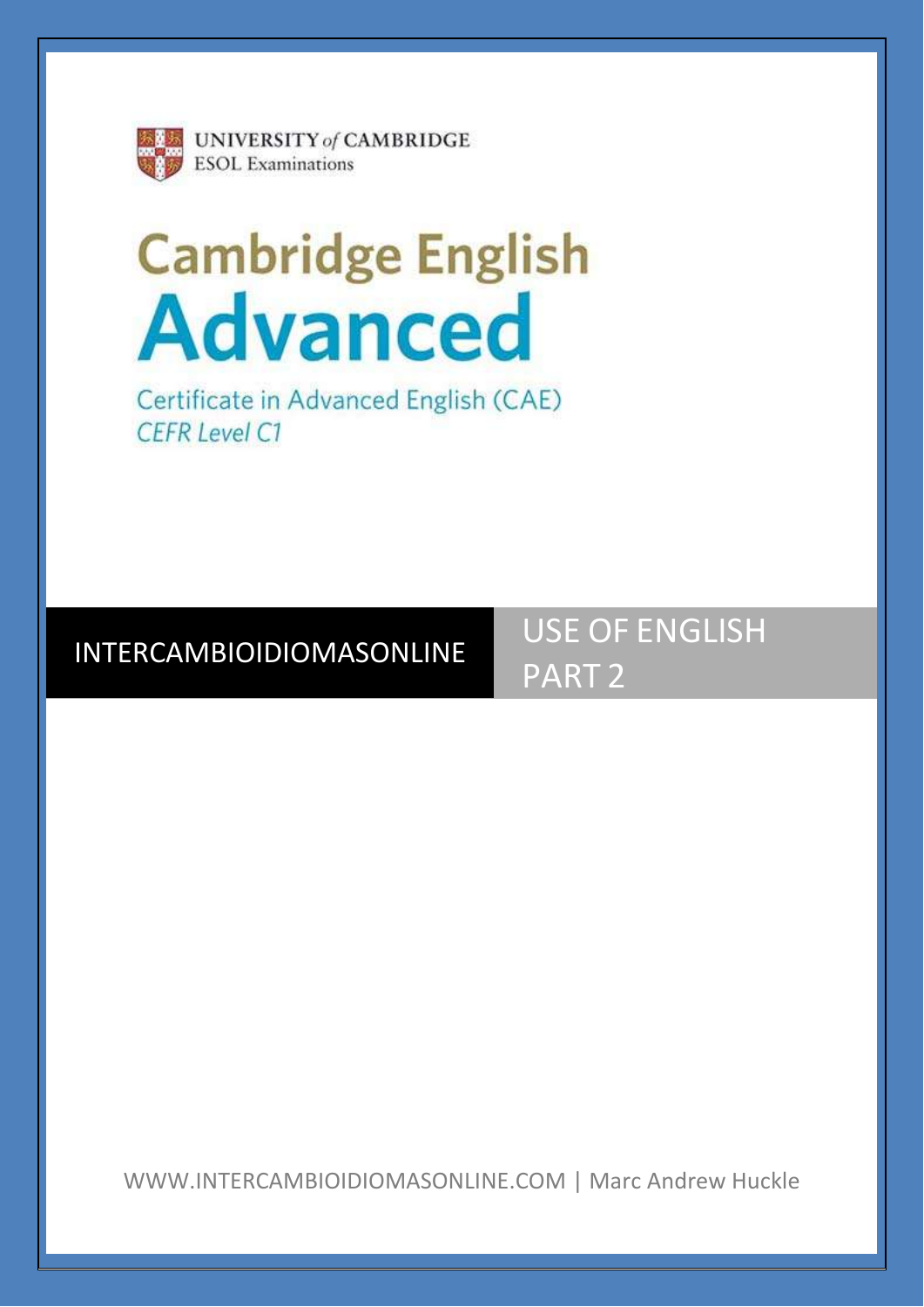

### **CONTENTS**

- 1. The task
- 2. Common answers
- 3. Fixed expressions
- 4. Example exam tasks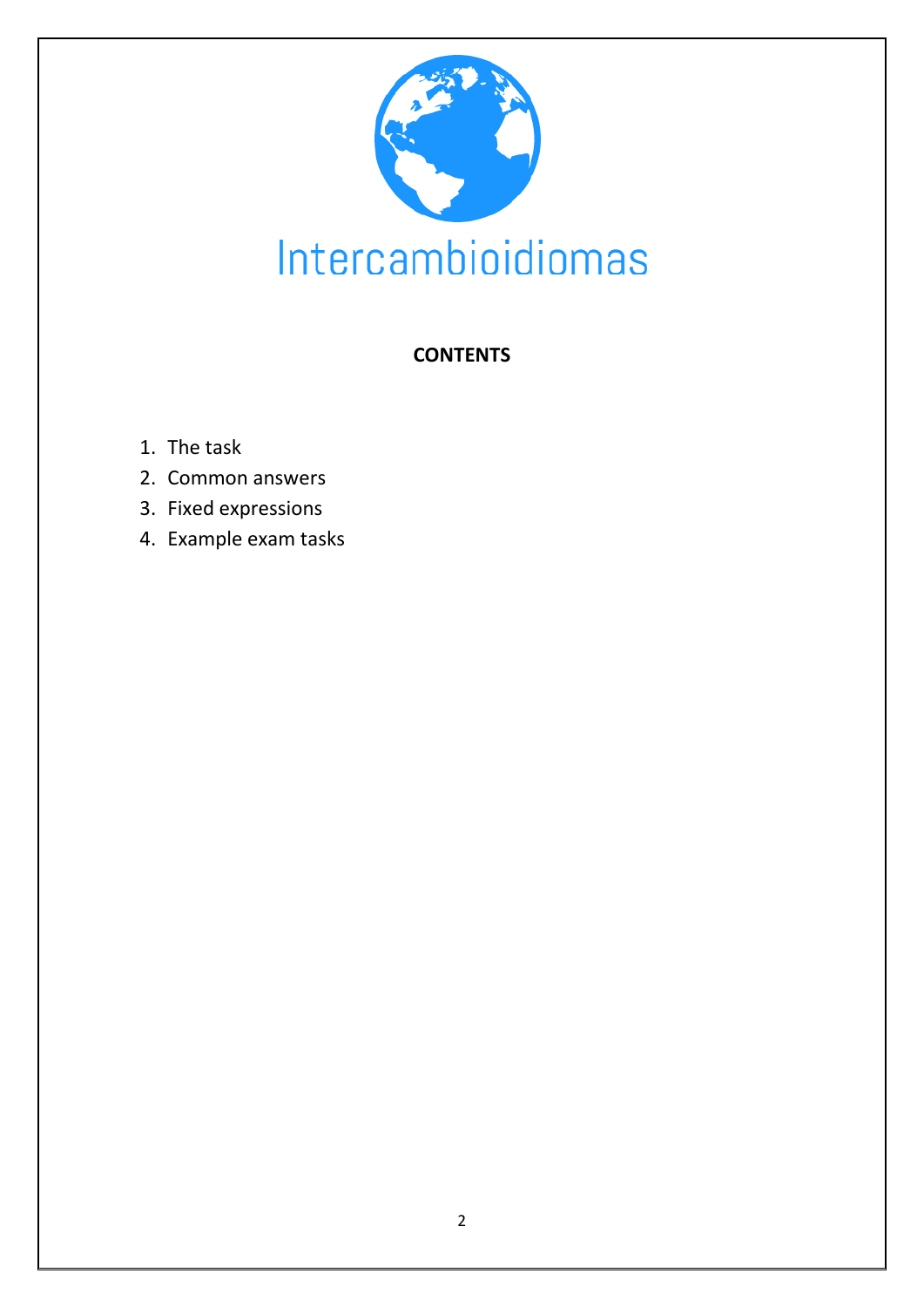

### **OPEN CLOSE**

Use of English Exam PART 2

Part 2: one word gaps fill

In this part of the exam you need to complete the text with one word for each gap. It might seem similar to part 1 but this time you need to produce the word. 6 of the 8 gaps are **usually based on grammar** (connectives, articles, pronouns, auxiliary verbs, quantifiers, determiners, linking words, time expressions etc.) and there can be some vocabulary that is based on prepositions, context, phrasal verbs, **fixed expressions** or word patterns. The answers are quite predictable. Based on a study of the high frequency words, we have included the most common answers.

HOW TO DO THE TASK:

- 1. Read the text ignoring the gaps. Think what type of word is missing
- 2. Look at the word before and after the gap
- 3. Reread the text with the gaps filled to see if it makes sense

*The key to doing the open close is to read frequently. The more you read, the easier it will be. You must review the grammar structures that are in the common answers.*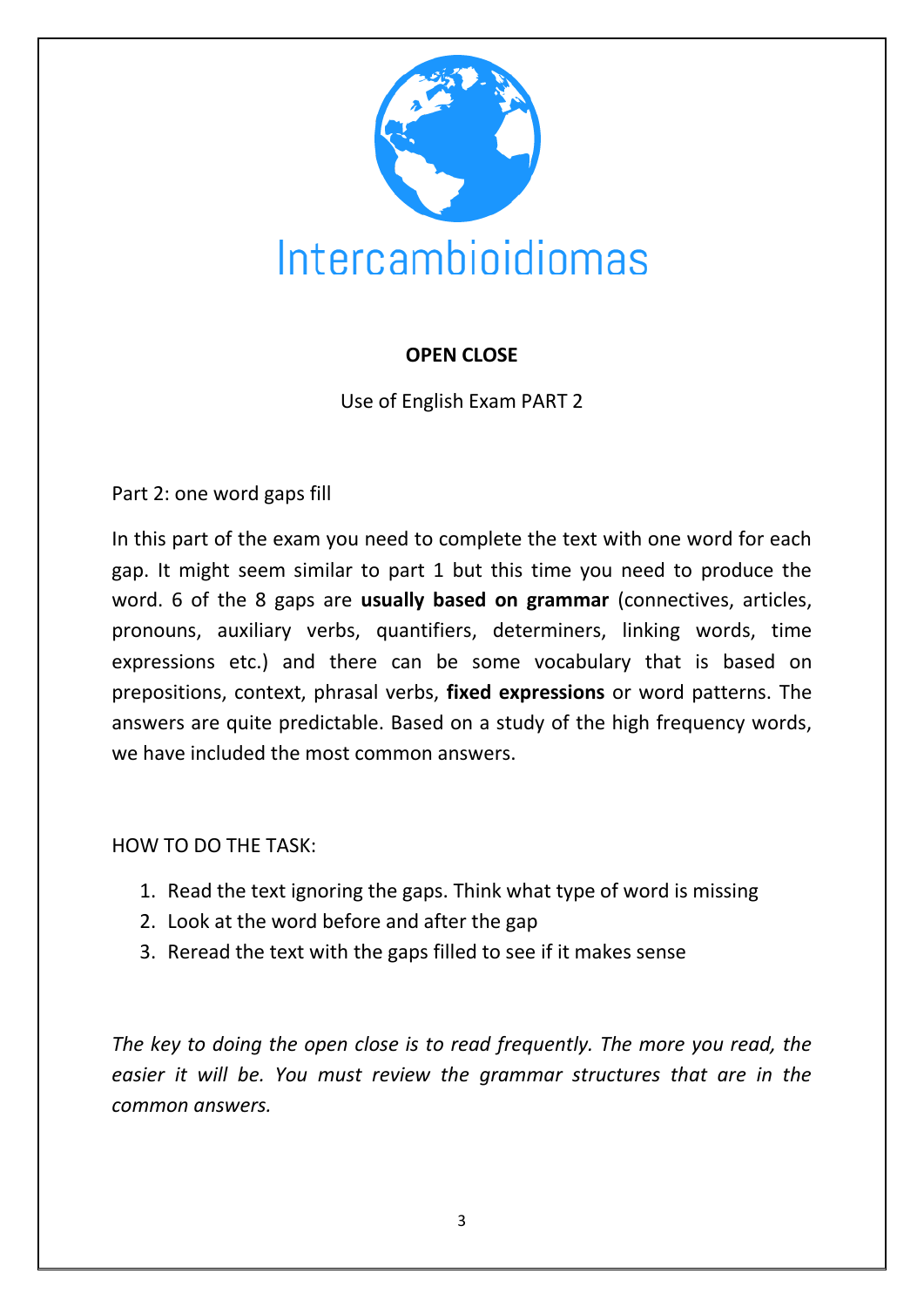

### **COMMON ANSWERS**

### LINKING WORDS

| ADDING INFORMATION                                  | <b>CONTRAST</b>                                   |  |
|-----------------------------------------------------|---------------------------------------------------|--|
| And, also, as well, in addition, besides, above all | However, but, although, on the other hand,        |  |
|                                                     | despite, in spite of, even though, though,        |  |
|                                                     | whereas                                           |  |
|                                                     |                                                   |  |
| <b>GIVING EXAMPLES</b>                              | <b>SIMILARITY</b>                                 |  |
| Such as, for example, like, for instance, as        | Similarly, equally, likewise, in the same way     |  |
| follows:                                            |                                                   |  |
|                                                     |                                                   |  |
| <b>REINFORCEMENT</b>                                | <b>RESULT</b>                                     |  |
| Also, furthermore, moreover, above all, not         | So, therefore, as a result, because of this,      |  |
| only but also                                       | consequently, thus, hence, in that case           |  |
|                                                     |                                                   |  |
| <b>DEDUCTION</b>                                    | <b>SUMMARY</b>                                    |  |
| Otherwise, in other words, then, in that case       | In conclusion, to sum up, in brief, therefore, to |  |
|                                                     | summarise                                         |  |
|                                                     |                                                   |  |
| <b>SEQUENCE</b>                                     | <b>STATING THE OBVIOUS</b>                        |  |
| Firstly, secondly, thirdly, lastly, next, after, to | Obviously, clearly, of course, naturally, surely, |  |
| start with, to finish,                              | after all                                         |  |
|                                                     |                                                   |  |

### ARTICLES

A, an, the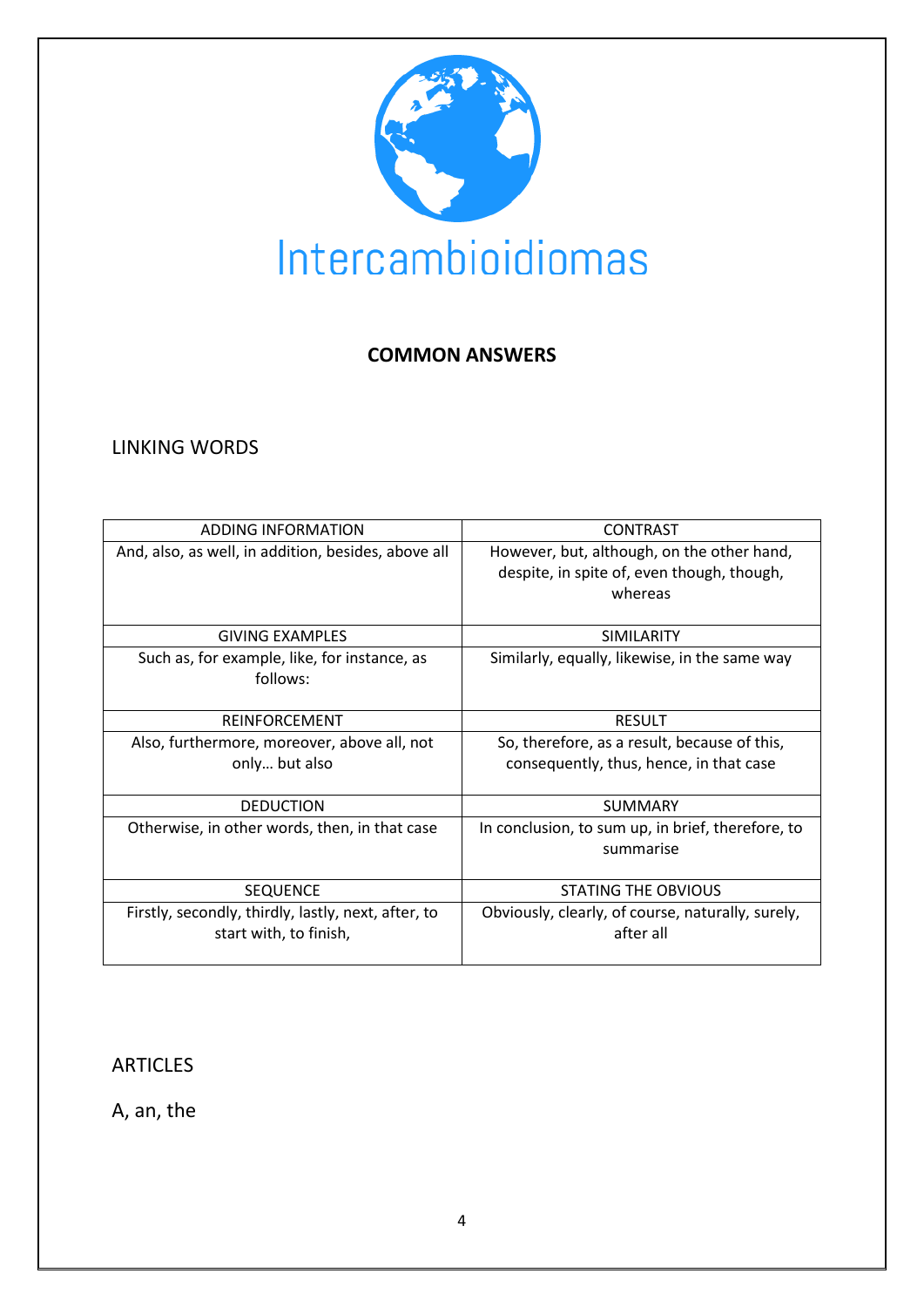

### PRONOUNS

Relative = which, who, that, whose, when, where, why, whom

| <b>SUBJECT</b> | <b>OBJECT</b> | <b>REFLEXIVE</b>  | <b>POSSESSIVE</b> | <b>DETERMINER</b> |
|----------------|---------------|-------------------|-------------------|-------------------|
|                | ME            | <b>MYSELF</b>     | <b>MINE</b>       | MY                |
| YOU            | YOU           | YOURSELF          | <b>YOURS</b>      | <b>YOUR</b>       |
| HE             | <b>HIM</b>    | <b>HIMSELF</b>    | <b>HIS</b>        | HIS               |
| <b>SHE</b>     | <b>HER</b>    | <b>HERSELF</b>    | <b>HERS</b>       | <b>HER</b>        |
|                |               | <b>ITSELF</b>     | ITS               | ITS               |
| THEY           | <b>THEM</b>   | <b>THEMSELVES</b> | <b>THEIRS</b>     | <b>THEIR</b>      |
| <b>WE</b>      | US            | <b>OURSELVES</b>  | <b>OURS</b>       | OUR               |

### AUXILIARY VERBS

- Have = have, has, had, having
- Do = do, does, did, doing, done
- Be = am, is, are, was, were, being, been
- Modals = will, would, may, might, could, should, can, must

### PREPOSITIONS

Of, in, at, on, into, around, as, like, about, for, to, with, along, out, without, by, before, after,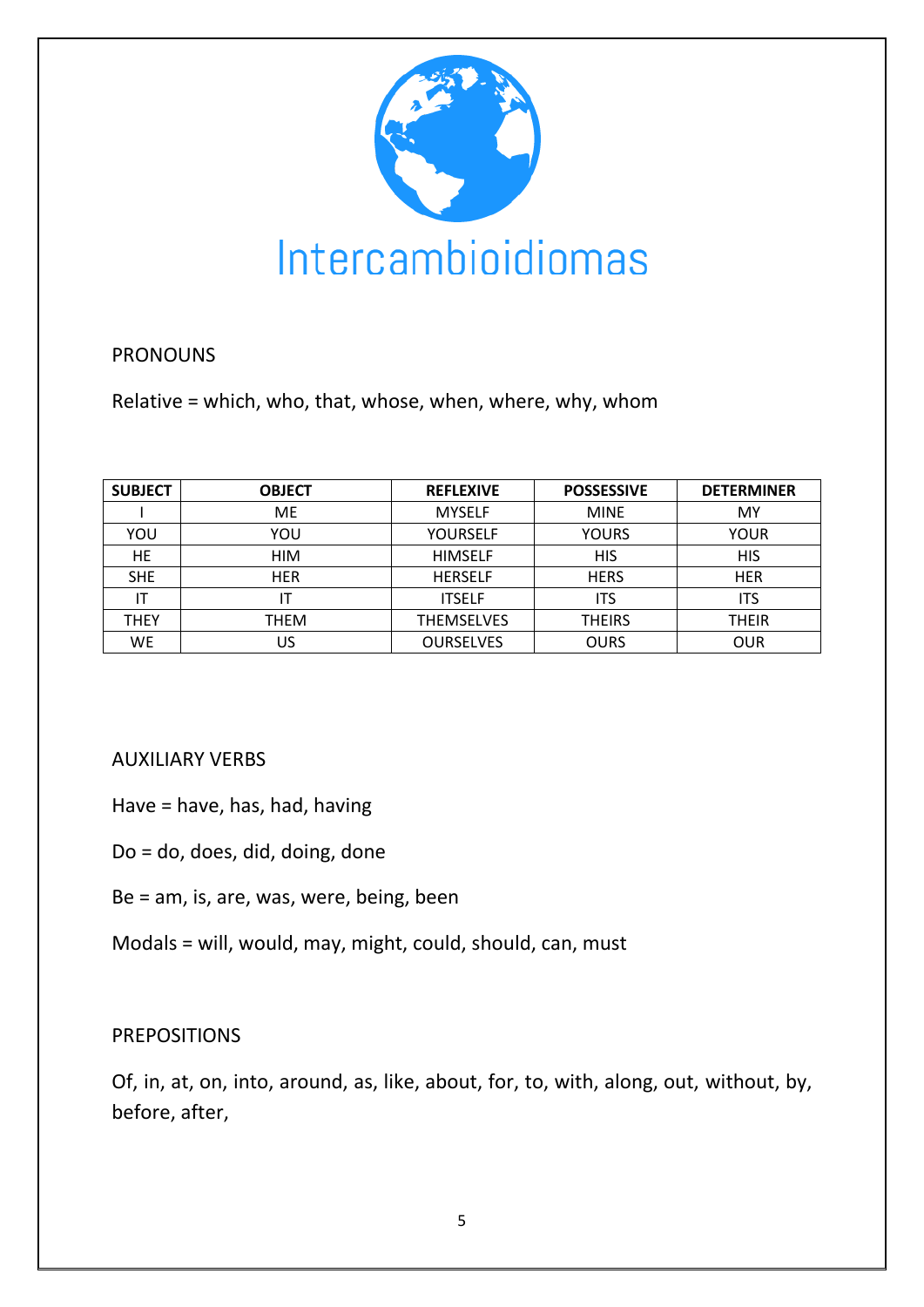

### **QUANTIFIERS**

much, many, (a) little, (a) few, a lot (of), some, any, no, plenty (of), none, both, all, either, neither, each, every, (the) other(s), another, little.

### **DETERMINERS**

This, that, these, those, all, every, each, so, such, no, not, if, unless

TIME WORDS AND ADVERBS

For, since, during, while, whilst, ever, yet, just, still, already,

QUESTION WORDS

Where, when, who, why, how (how often, how much, how many, how long, how far, how high), which, whose,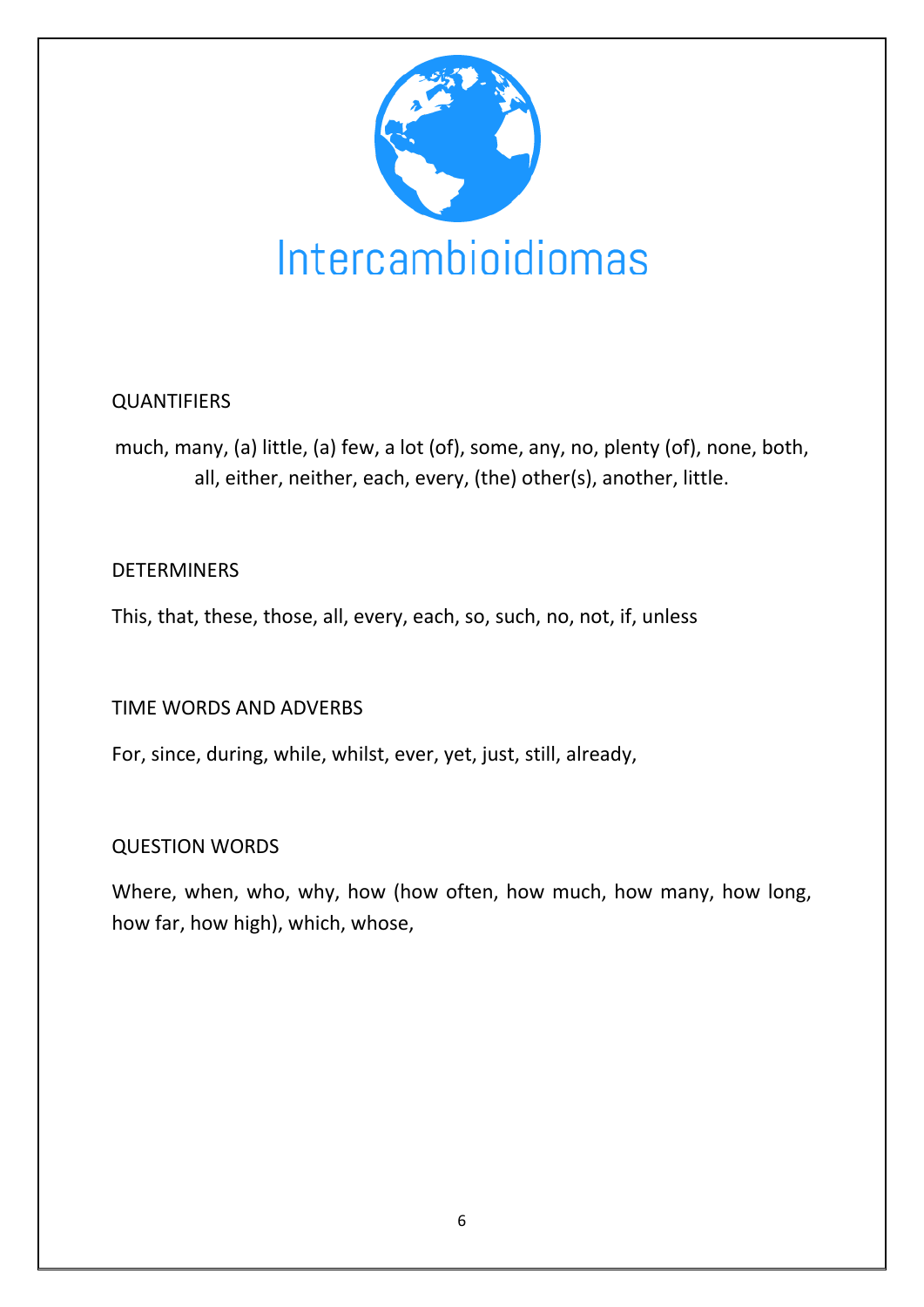

### **Fixed expressions:**

### **Hobbies and free time**

As well as

As long as

I´d rather + verb (do)

### Regret (not) + ing

Be worth + ing

A part of

### **Travel and getting around**

Just in case

In order to

In terms of

Give consideration to

Keep in touch

Either way

Every other way

On board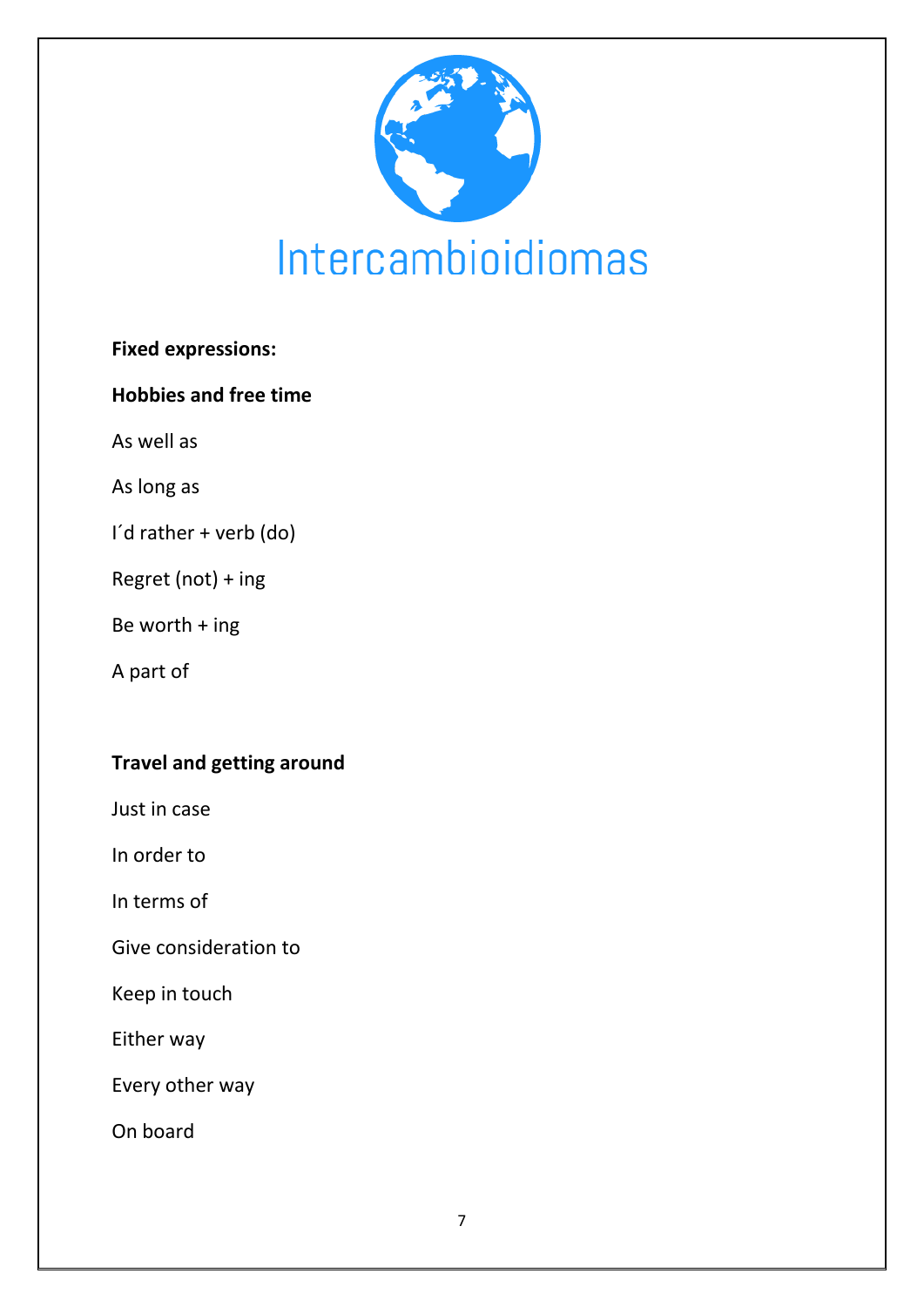

### **Education and lifestyles**

Make sense

Make up your mind

Pay attention to

See no point in

Have (little/no) difficulty in

On your own

The benefit to/of

### **Work and obligations**

On purpose

By accident

Be willing

Be praised for

Better/worse than expected

The pros and cons of

Because of

On account of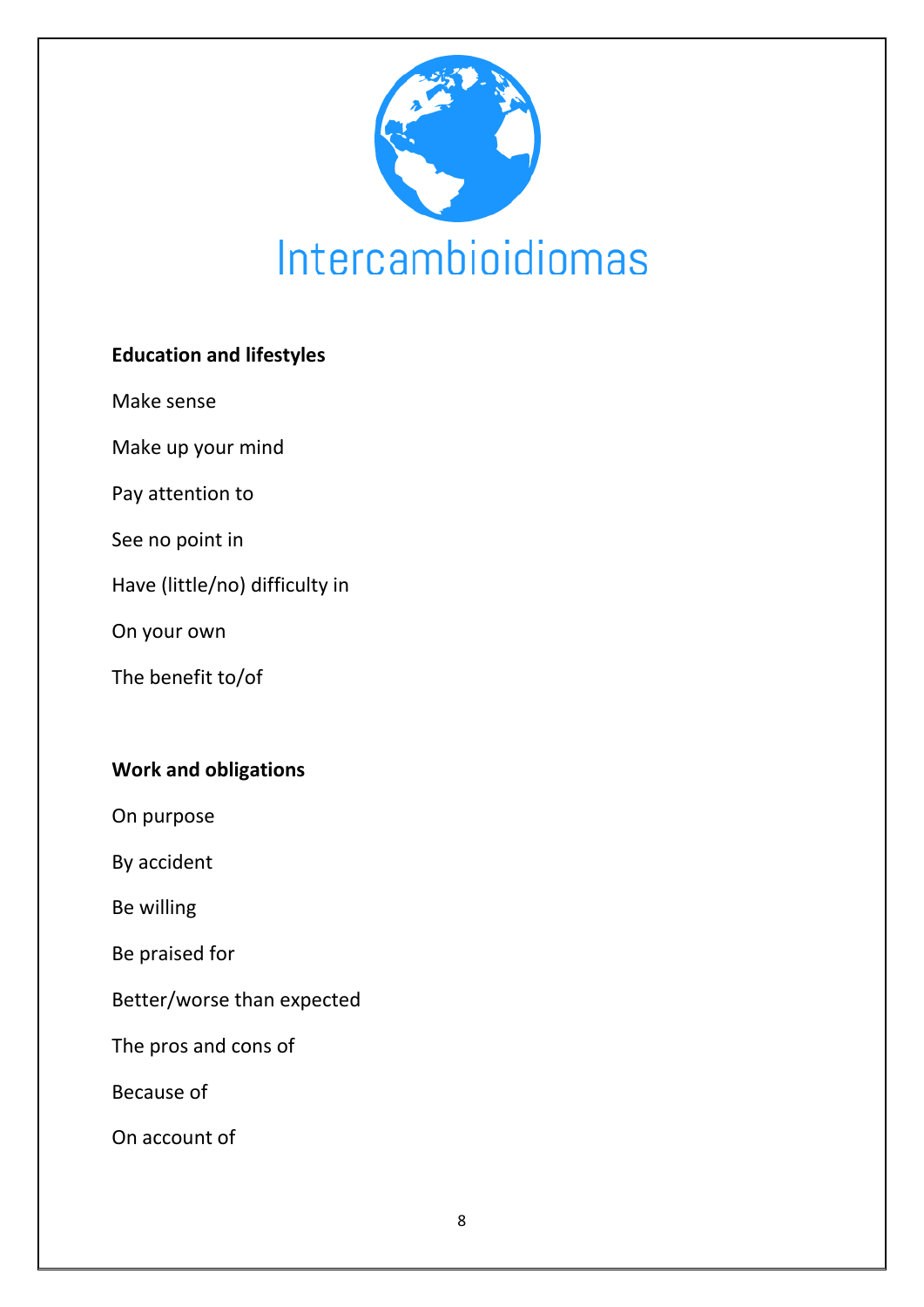

### **Money and spending**

Be on sale

Break down in tears

Have/keep something under control

Dream come true

Make an impression on

The advantage/disadvantage of

### **Time**

As soon as

By the time

On/at the point of

Take ages

Take by surprise

From time to time

A matter of time

At this point

At a time

During which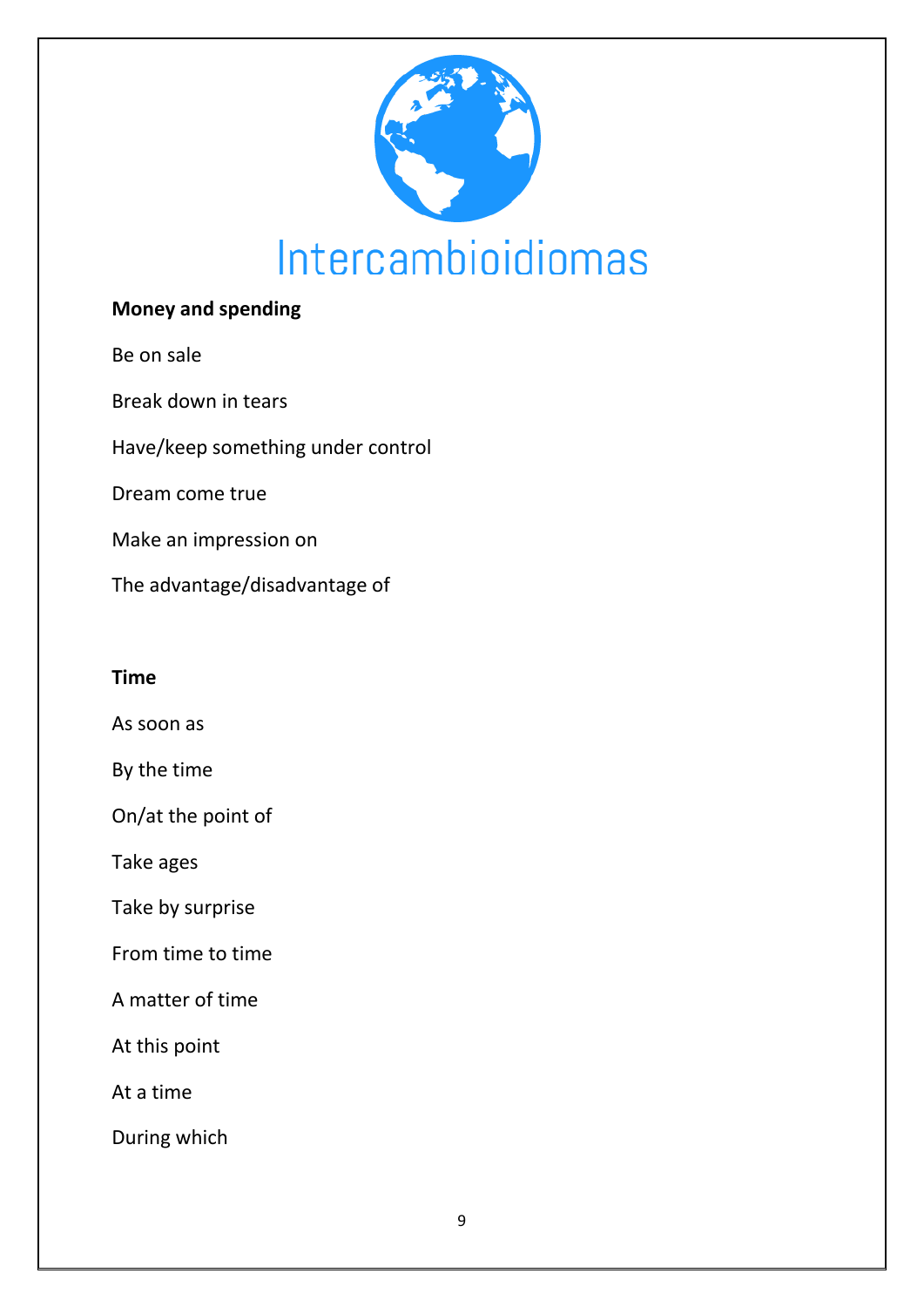

### **Eating and drinking**

Be keen on

There is no comparison

To have nothing to do with – (no tener nada que ver con)

### **Health and fitness**

As far as I know

Likely to result in

Take care

### **People and their lives**

At its height

At that time

Ever since

For a long time to come

On the outskirts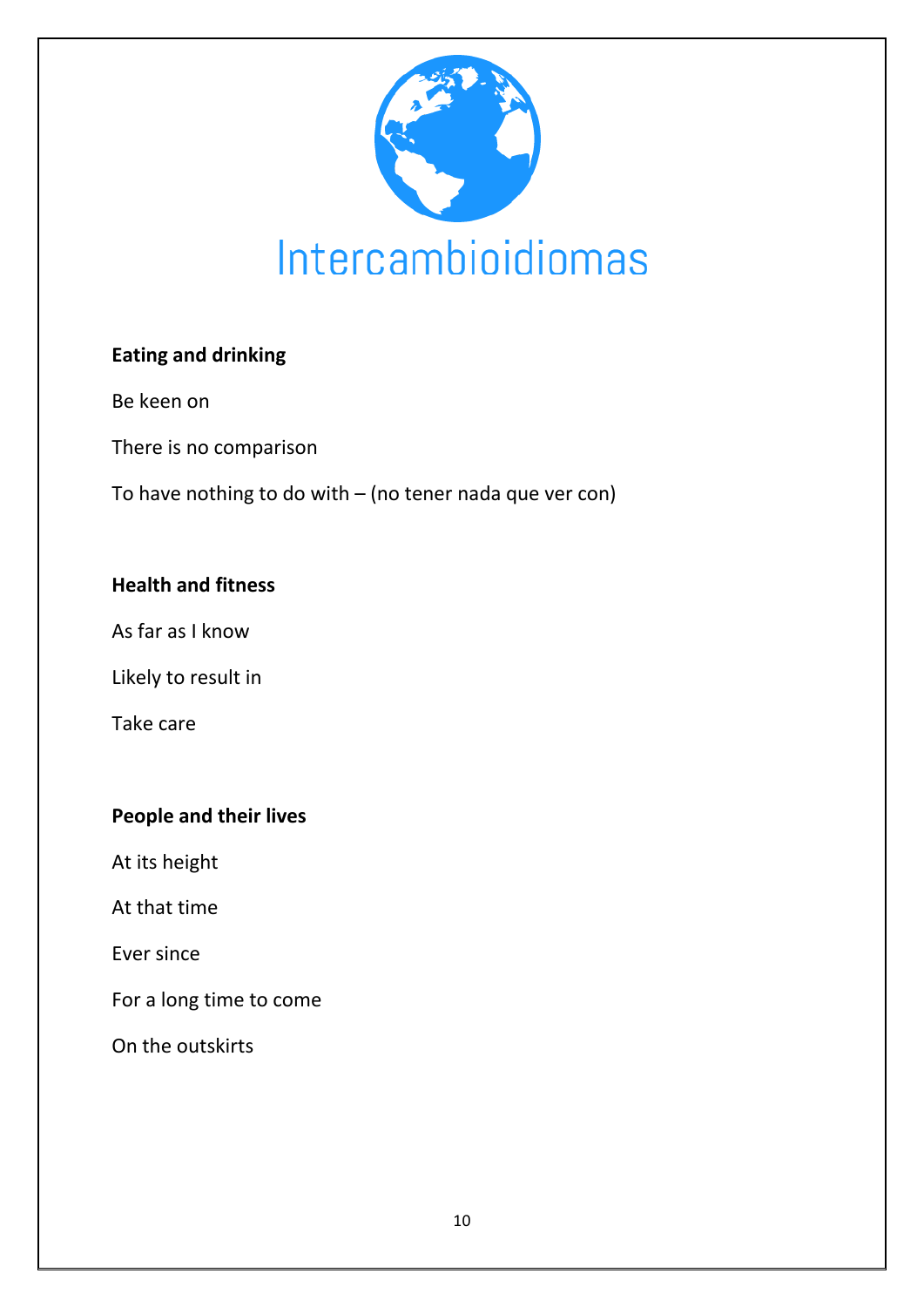

## **Technological advances**

In fact

On average

As a result

All in all

### **Wildlife and the environment**

By chance

By no means

On purpose

By accident

In no time

Set a fire

A means by which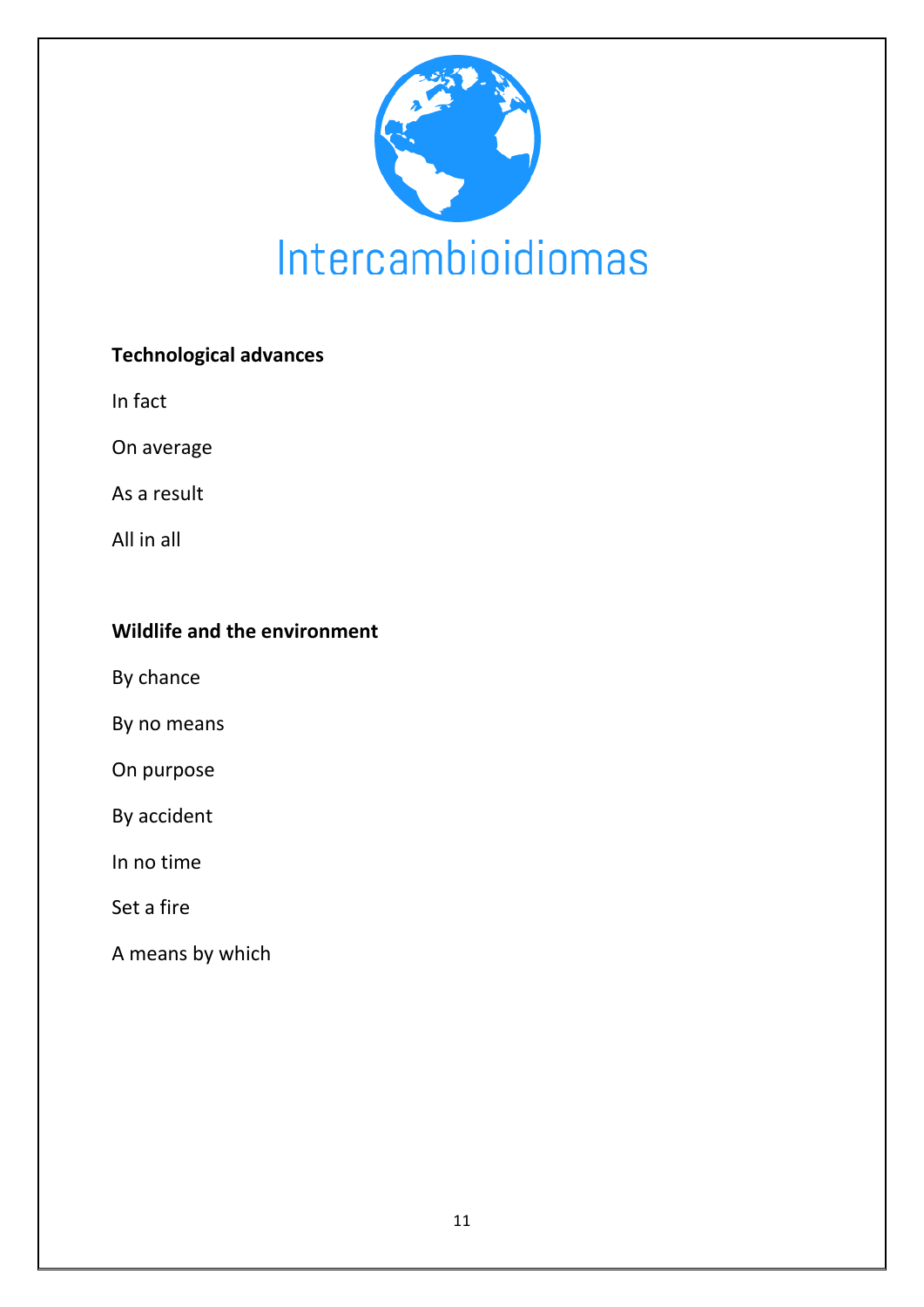

### **Life, crime and society**

Against the law

On purpose

Safe and sound

Commit a crime

Commit suicide

Break the law

On account of

Be at fault

### **Design and creativity**

In fashion

Out of fashion

It seems that

A matter of time

As part of

But nor should…

By the time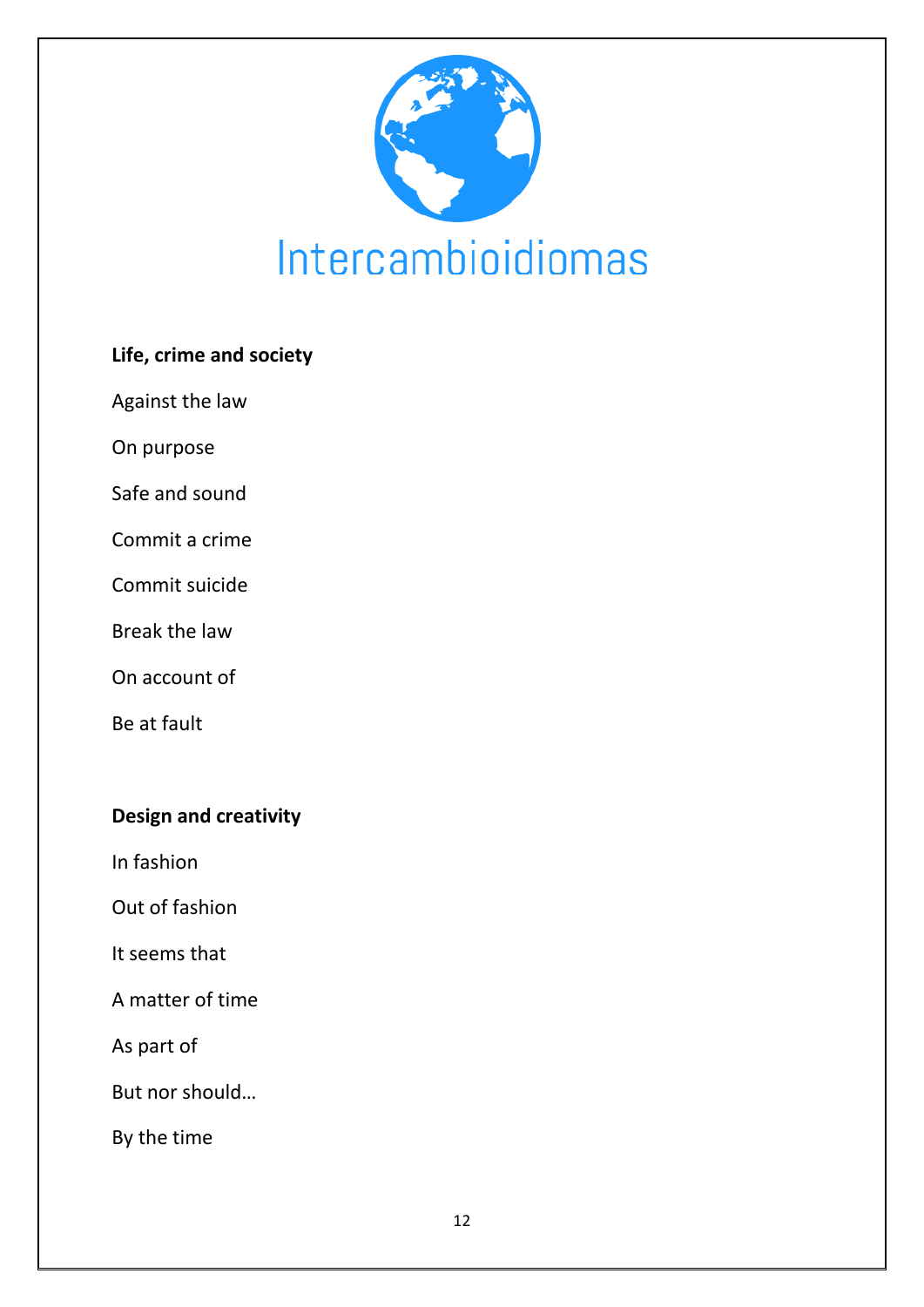

# **Happiness and relationships**

Be on good terms with

Bear in mind

Brace yourself

For some… for others

Pull yourself together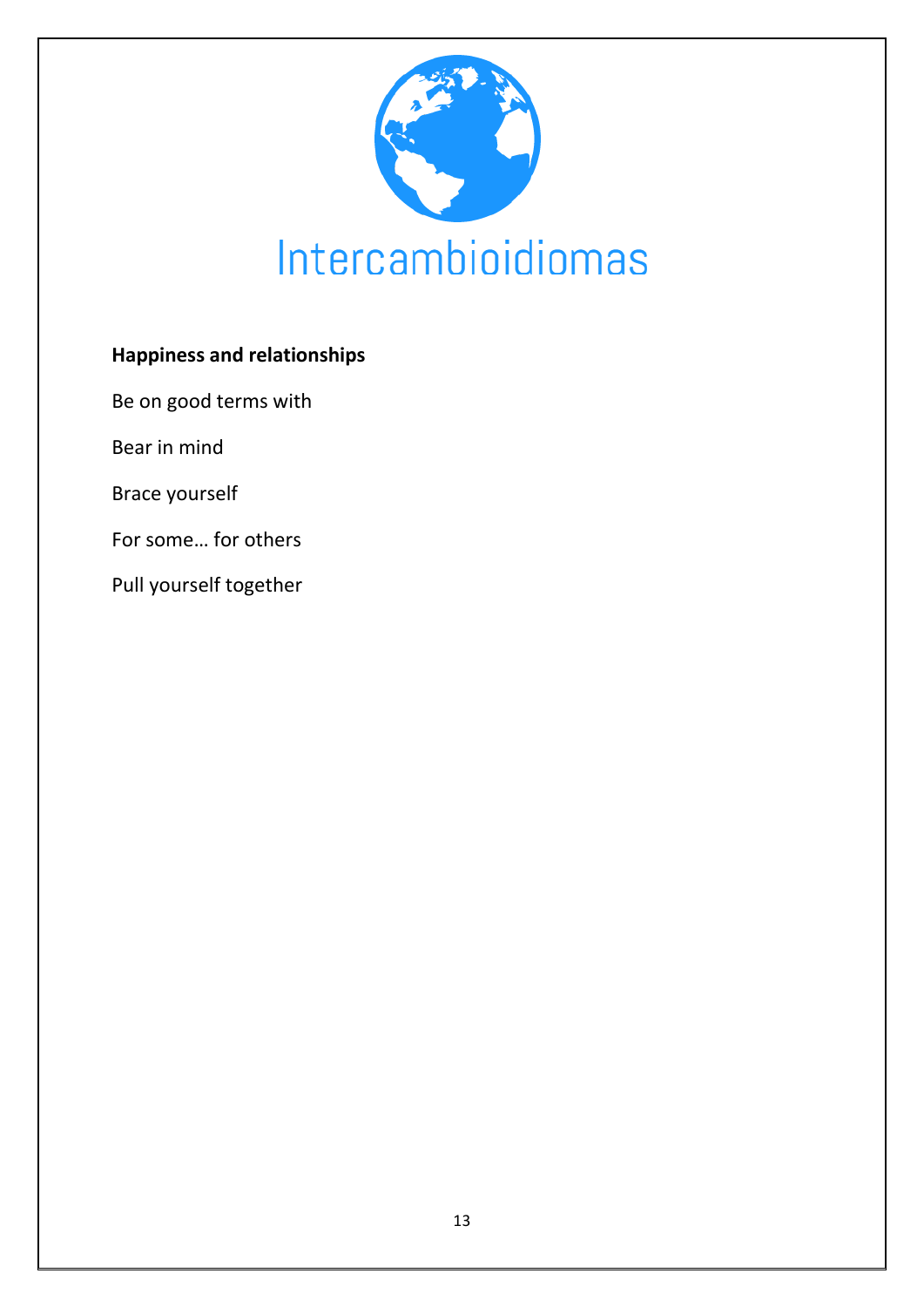

Technology and Language Learning

We are living in a digital world, the \_\_\_\_\_ (1) in which the computer rules has arrived. People are spending more and more time connected \_\_\_\_\_ (2) the internet and more importantly, seeking to use \_\_\_\_\_ (3) to aid the language learning process. Computers are a huge market for the development of language learning Apps, such as Babbel and Duolingual; but (4) is more so is the market opening up for the use of mobile phones to acquire language skills. People do not tend to leave the house without them and they are usually the first thing one would consult if they had a doubt about anything in day to day life, from directions to looking up unknown information. (5) of this, the investment in the development of Apps has gone through the roof in recent years. While a mobile phone App is not enough to reach full fluency in a language, it is a good stepping stone to get a base level. Students \_\_\_\_\_ (6) seek the famous quartet study book, tutor, technological assistance and a study partner. So as can be seen, the importance of technology in the language learning market is increasing, the CIA has (7) using Rosetta Stone for years and Michel Thomas has great success amongst Hollywood´s finest with his audio sets. Technology is the future of language learning, but I think teachers needn't worry, their jobs are safe for (8) as the importance of interaction and follow-up on learning are essential.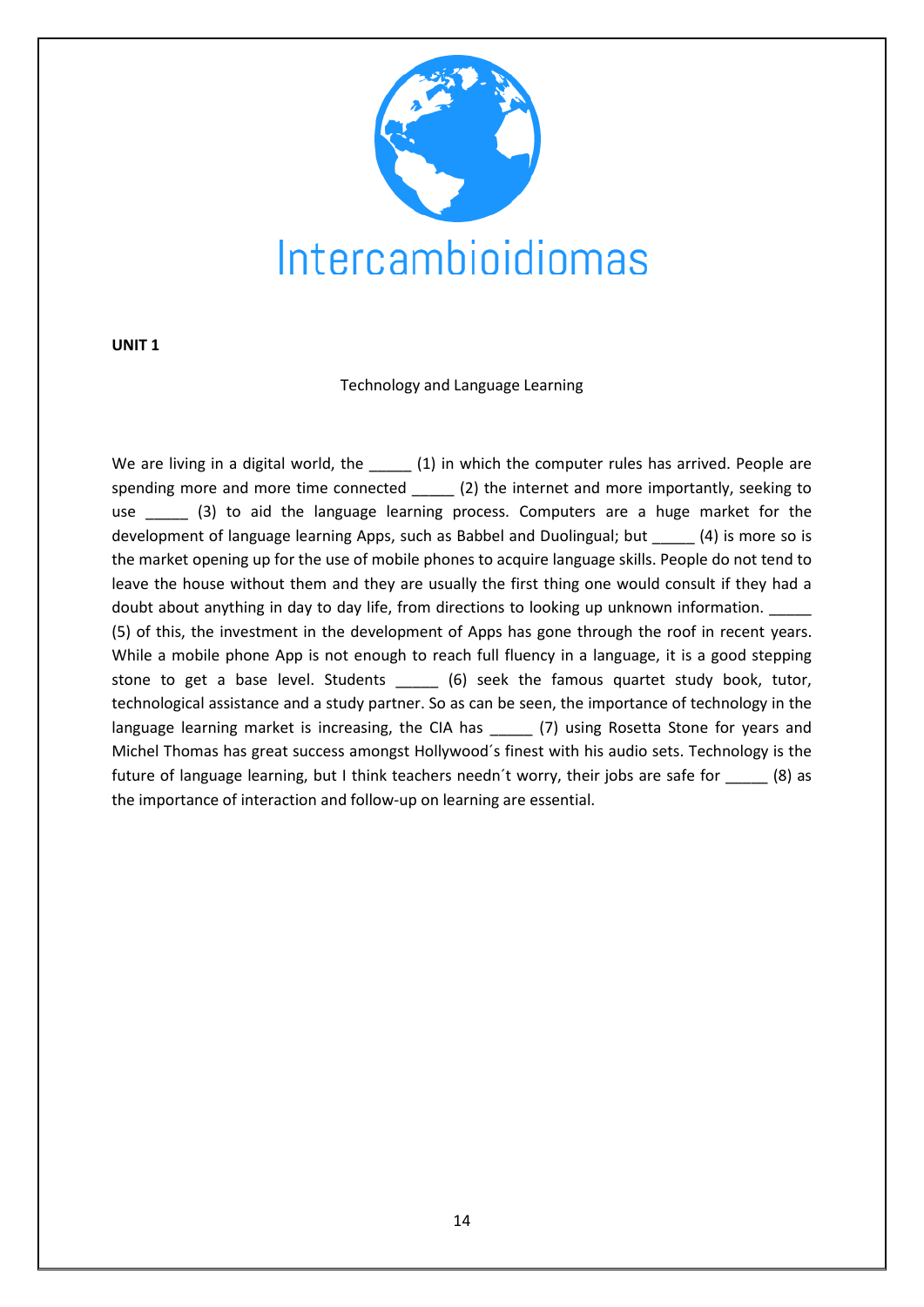

### False News

Mark Twain \_\_\_\_\_ (1) stated, "A lie can travel half way around the world, while the truth is still doing up its shoes". This statement came \_\_\_\_\_ (2) on account of the way that inaccuracies in information seem to spread far quicker \_\_\_\_\_ (3) factual information. This is \_\_\_\_\_ (4) to the time needed to check the validity of information. This has cause a phenomenon known as ´Circular Reporting´, in which false reports are passed on from one entity to  $(5)$  as they are backed up through multiple publications \_\_\_\_\_ (6) through the quoting of satirical articles as if they were serious. The internet has completely transformed the way we communicate and never before have people wanted \_\_\_\_\_ (7) much information so fast. This demand for information has limited the time available to research sources of information and \_\_\_\_\_ (8) these time restraints make it almost impossible for reporters to know with certainty if what they are printing is true or not.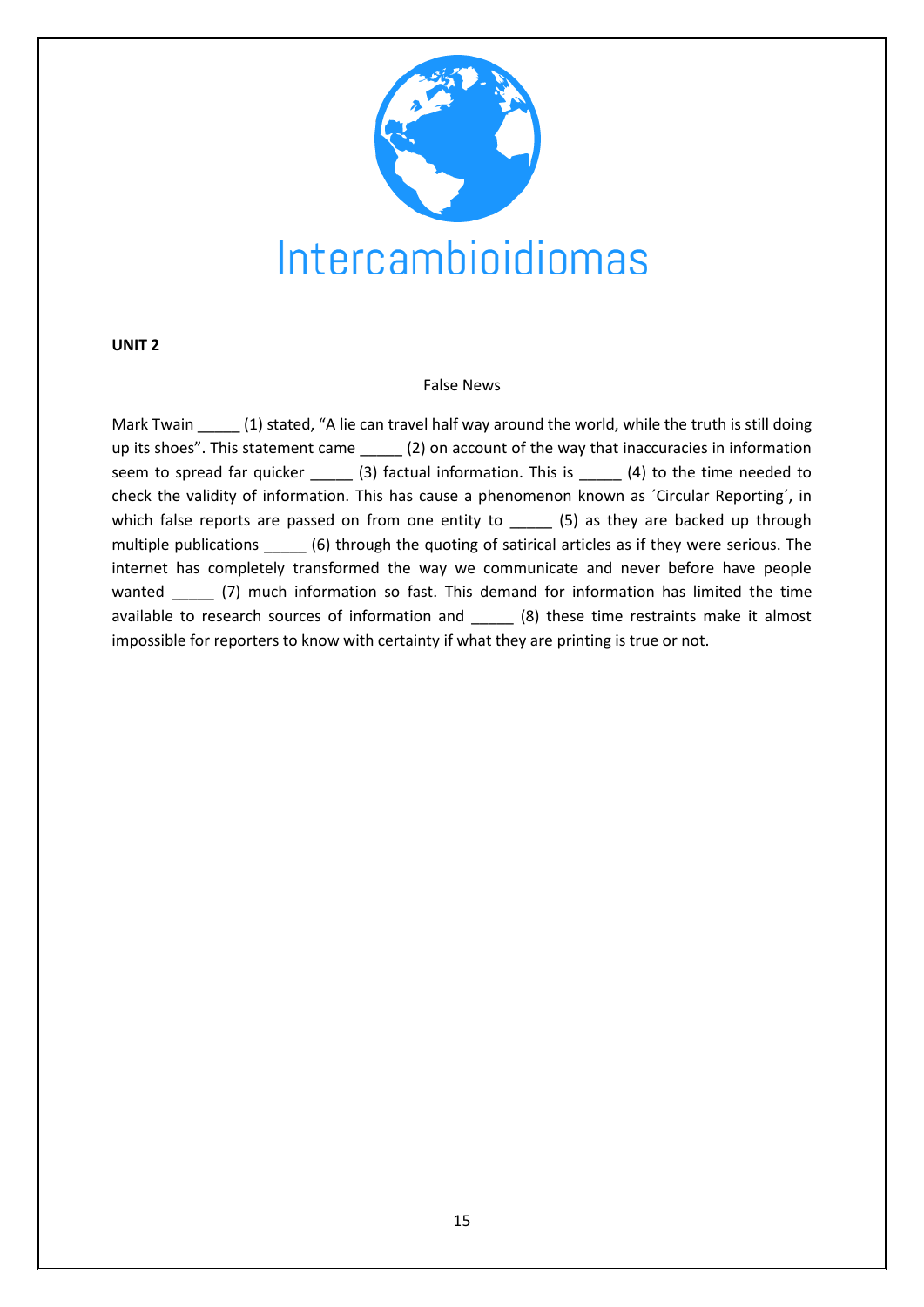

The balance between work and leisure time

Our daily routines have changed immensely over the past \_\_\_\_\_ (1) decades. We spend far less time at home and much more time working, our work life balance seems upside-down. The "work to live, \_\_\_\_\_ (2) live to work" motto has never been taken in and now our lives seem to be a constant hurry from one place to the other, we get up in a rush, we eat at \_\_\_\_\_ (3) desks and we spend our lives worrying about our next deadline. We are snowed-under \_\_\_\_\_ (4) mountain of work, but the question is, are our lives better because of \_\_\_\_\_ (5) and better than the lives of those in the past?

With the increased volume of work and the obsession with money (6) the lack of it, we are much more stressed than in the past and this has an awful effect on our health. Stress is the greatest threat to us in this day and ages, far worse than smoking, drinking or animal attacks. We seem to work constantly, putting our health at risk to earn money, and (7) later spending our money on improving our health again. It is a vicious cycle. What we need to do \_\_\_\_\_ (8) take time out of our routines to enjoy ourselves. We should spend time with our friends and family instead of obsessing about the housework. It would be a good idea to go on holiday once in a while to remember why we dedicate so much of our time to our careers.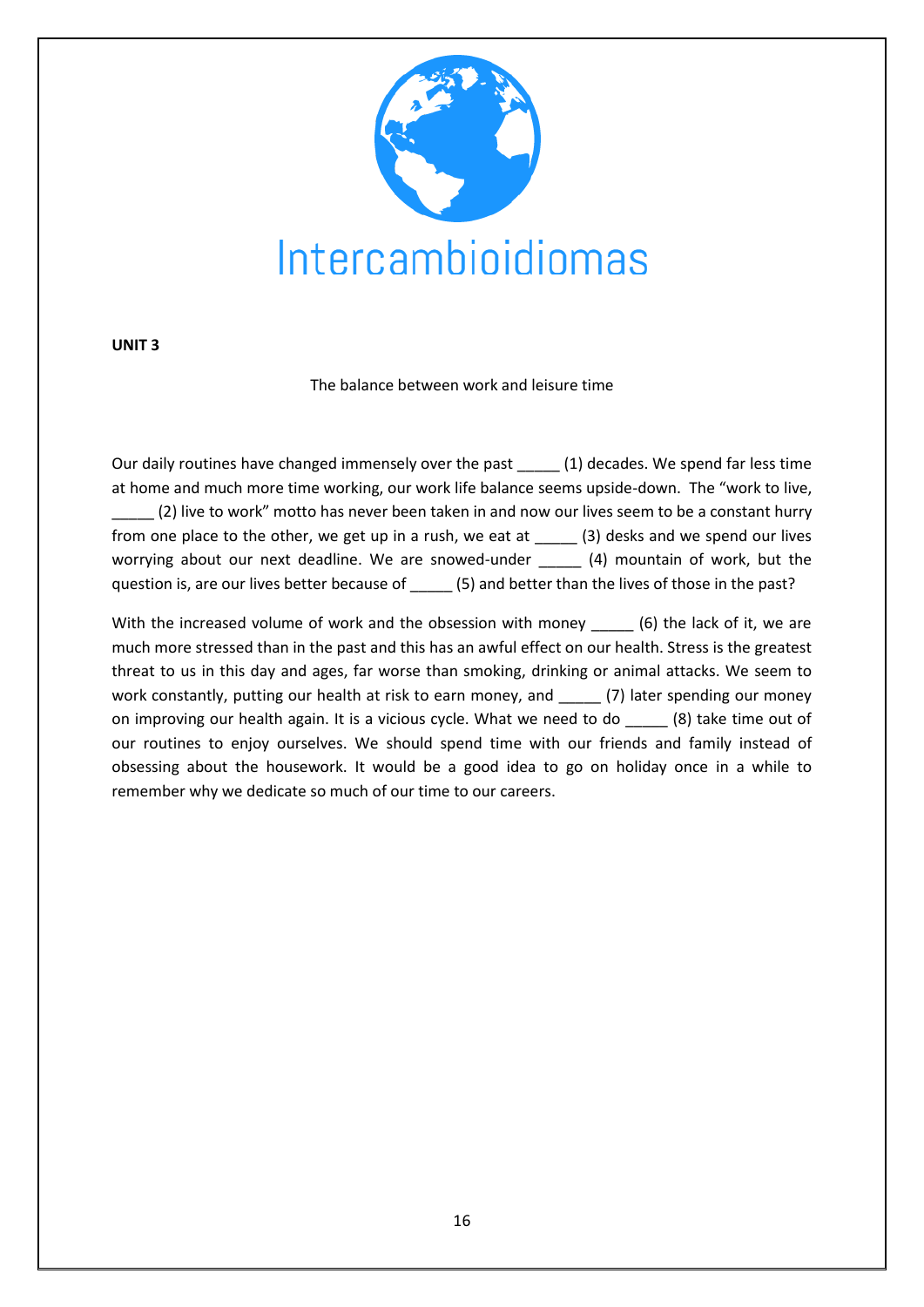

An English breakfast

They say that it is the  $\qquad$  (1) important meal of the day but  $\qquad$  (2) everyone eats it. Many people rush out the door in the morning with \_\_\_\_\_ (3) more than a coffee and maybe a biscuit if they are lucky, to keep them going until lunch. In the past in Britain, breakfast was seen as a (4). It helped to wake you up and prepared you for the long and difficult day ahead. Breakfast was always filling and nutritious. As we eat \_\_\_\_\_ (5) a plentiful meal in the mornings, we obviously take our time over it, and it is fairly common for us to skip lunch, but I´ll get to that later.

The philosophy in England of a good breakfast is that it should take a good few hours to digest. We don't normally stop long for lunch like they (6) in Spain or Portugal. We normally just grab a quick sandwich and eat \_\_\_\_\_ (7) at our desk. So our breakfast needs to provide us with all of the necessary energy for the day. It is not that they have more time to do  $(8)$  but they are willing to sacrifice a few hours sleep to continue with this wonderful tradition. For this reason, an English breakfast will fill you up, normally for the next few hours so it is not recommended just before working out.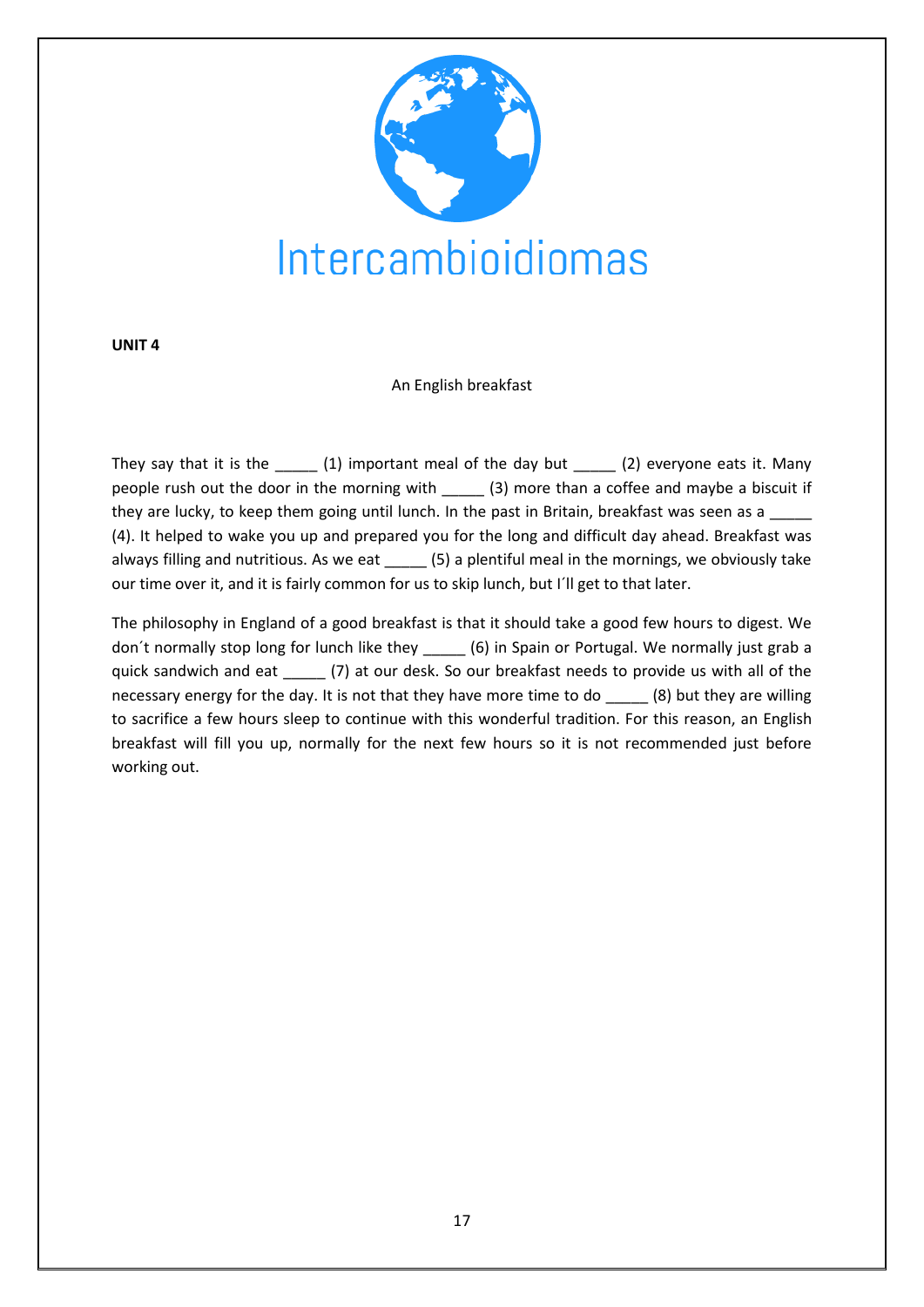

The black rhino is extinct in the wild

When  $(1)$  humans learn from their past mistakes? We repeat the same atrocities over and over again. European hunters are responsible for (2) early decline of black rhino numbers. In the past it was not uncommon for five or six rhinos to be killed a day for food or simply for the amusement of tourists. European settlers  $\frac{1}{\sqrt{3}}$  arrived in Africa in the early 20<sup>th</sup> century to colonize and establish farms and plantations continued this senseless slaughter. Most people regarded rhinos (4) a pest and exterminated them at all costs in what is one of the saddest states of affairs to affect this species´ existence. We should have really put in measures to cut out this type of behaviour, but this never happened and now it is [5] late. People just turned a blind eye and that is what has lead us to the point of their extinction.

"EXTERMINATED!" That was the front page headline of the UK newspaper, the Guardian, in 1986, accompanied by a full-page photo of two of the amazing creatures. The article stated that rhinos were "doomed to disappear from the face of the earth \_\_\_\_\_\_ (6) to man's folly, greed and neglect" and encouraged readers to support a new conservation organization: WWF that had sought to resurrect this animal´s diminishing numbers through a range of conservation programmes. They have been fighting to  $(7)$  up for African rhinos ever since. Many activities have stood  $(8)$ for this precious animal but to no avail. Recent success in black rhino conservation in captivity is heartening, but a lot of work remains to bring the population up to even a fraction of what it once was – and ensure that it stays there. It was made official in February of this year that the black rhino is now extinct in the wild. BBC news has claimed that no wild black rhinos remain in West Africa. This is a sad day and we need to support reintroduction programmes to ensure they don't die out all together.